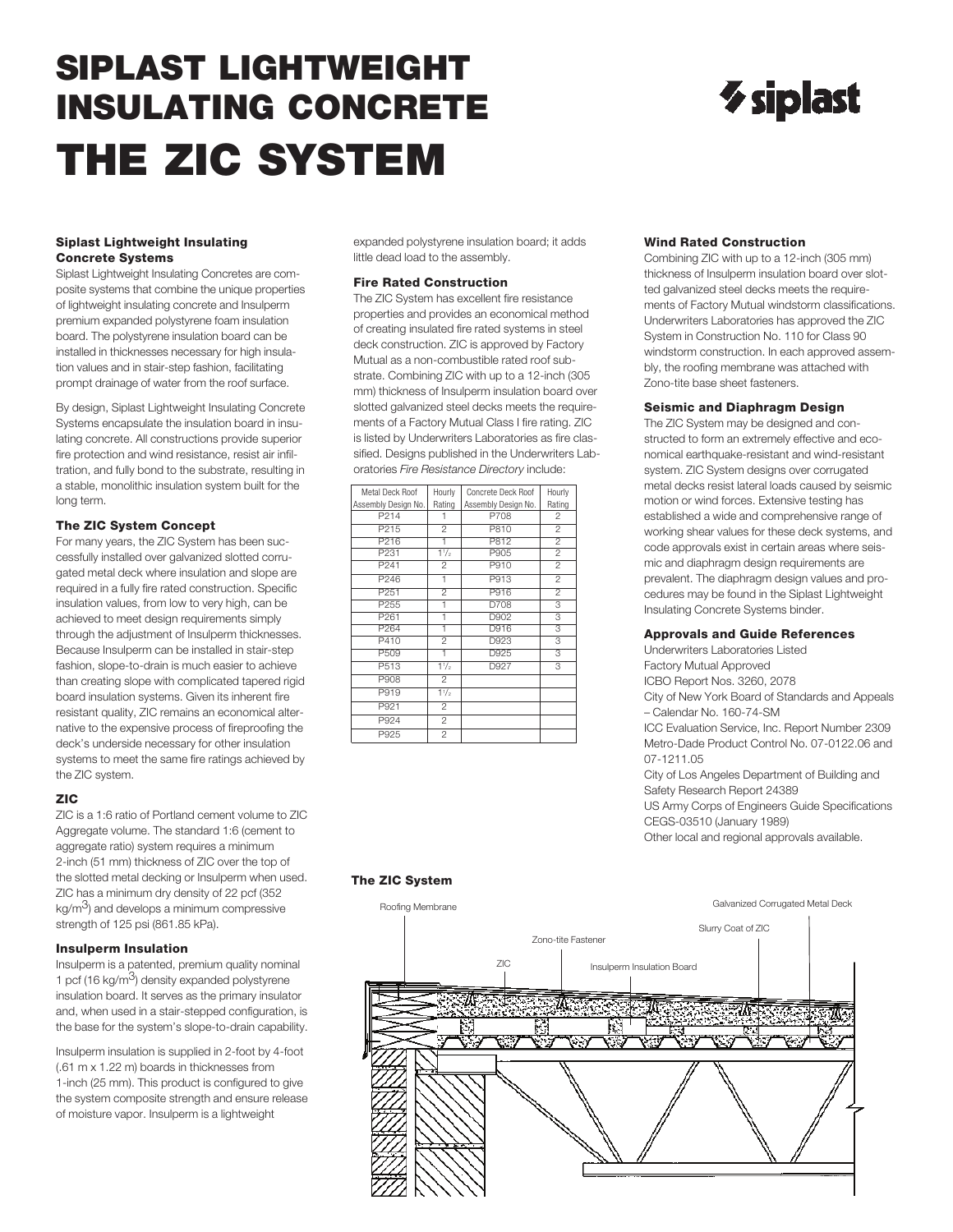#### **Insulation Value Table for Concrete and Reroofing Substrate Designs**

*(2 inches of ZIC 1:6 mix design, and optional thicknesses of Insulperm over steel decking.)*

|                        | 26 Ga. Metal - 15/16" Corrugation      |                                             | 24 Ga. Metal - 15/16" Corrugaton |               |                                        |                                             | 22 Ga. Metal - 1 - 1/2" B-Decking |               |                                        |                                             |               |               |
|------------------------|----------------------------------------|---------------------------------------------|----------------------------------|---------------|----------------------------------------|---------------------------------------------|-----------------------------------|---------------|----------------------------------------|---------------------------------------------|---------------|---------------|
| <b>Thickness</b><br>of | Weight<br>of Metal.<br>Insulperm & ZIC | U-Factor*<br>No Ceilina<br><b>Heat Flow</b> |                                  |               | Weight<br>of Metal.<br>Insulperm & ZIC | U-Factor*<br>No Ceiling<br><b>Heat Flow</b> |                                   |               | Weight<br>of Metal,<br>Insulperm & ZIC | U-Factor*<br>No Ceiling<br><b>Heat Flow</b> |               |               |
| Insulperm              | Concrete (PSF)                         | Un                                          |                                  | Down R-Factor | Concrete (PSF)                         | U <sub>D</sub>                              |                                   | Down R-Factor | Concrete (PSF)                         | Up                                          |               | Down R-Factor |
| $\bigcap$ "            | 5.7                                    |                                             | 0.213 0.197                      | 3.6           | 6.3                                    |                                             | $0.205$ 0.189                     | 3.8           | 6.4                                    |                                             | $0.208$ 0.192 | 3.7           |
| 1"                     | 6.1                                    |                                             | 0.11300.109                      | 7.7           | 6.6                                    | 0.111                                       | 0.106                             | 7.9           | 6.8                                    | $0.111$ 0.107                               |               | 7.9           |
| $1^{1}/2$ <sup>"</sup> | 6.2                                    |                                             | 0.093 0.090                      | 9.7           | 6.7                                    | 0.091                                       | 0.088                             | 9.9           | 6.8                                    |                                             | 0.091 0.088   | 9.8           |
| 2"                     | 6.2                                    |                                             | 0.079 0.076                      | 11.6          | 6.8                                    | 0.077                                       | 0.075                             | 11.8          | 6.9                                    |                                             | 0.078 0.075   | 11.8          |
| $2^{1/2}$ "            | 6.3                                    |                                             | 0.068 0.067                      | 13.5          | 6.8                                    | 0.067                                       | 10.065                            | 13.8          | 7.0                                    |                                             | 0.068 0.066   | 13.7          |
| 3"                     | 6.3                                    |                                             | 0.060 0.059                      | 15.4          | 6.9                                    |                                             | $0.060$ 0.058                     | 15.7          | 7.0                                    |                                             | 0.060 0.058   | 15.6          |
| $3^{1}/2"$             | 6.4                                    |                                             | 0.05400.053                      | 17.4          | 7.0                                    |                                             | $0.053$ 0.052                     | 17.6          | 7.1                                    |                                             | 0.054 0.052   | 17.6          |
| 4"                     | 6.5                                    |                                             | 0.049 0.048                      | 19.3          | 7.0                                    |                                             | $0.048$ 0.048                     | 19.5          | 7.2                                    |                                             | 0.049 0.048   | 19.5          |
| 5"                     | 6.6                                    | $0.041$ 0.041                               |                                  | 23.1          | 7.1                                    |                                             | $0.041$ 0.040                     | 23.4          | 7.3                                    |                                             | 0.041 0.040   | 23.3          |
| 6"                     | 6.7                                    |                                             | 0.036 0.035                      | 26.9          | 7.3                                    |                                             | $0.035$ 0.035                     | 27.2          | 7.4                                    |                                             | 0.035 0.035   | 27.2          |
| 7"                     | 6.9                                    | 0.031 0.031                                 |                                  | 30.8          | 7.4                                    | 0.031                                       | 0.031                             | 31.0          | 7.5                                    | 0.031 0.031                                 |               | 31.0          |
| $R$ "                  | 7.0                                    |                                             | $0.028$ 0.028                    | 34.6          | 7.5                                    |                                             | 0.028 0.027                       | 34.9          | 7.7                                    |                                             | 0.028 0.028   | 34.8          |
| $Q^{\prime\prime}$     | 7.1                                    |                                             | $0.025 \, 0.025$                 | 38.4          | 7.7                                    |                                             | $0.025$ 0.025                     | 38.7          | 7.8                                    |                                             | $0.025$ 0.025 | 38.6          |
| 10"                    | 7.3                                    |                                             | 0.023 0.023                      | 42.2          | 7.8                                    |                                             | $0.023$ 0.023                     | 42.5          | 7.9                                    |                                             | $0.023$ 0.023 | 42.4          |
| 11"                    | 7.4                                    | 0.0210.021                                  |                                  | 46.0          | 7.9                                    | 0.021                                       | 0.021                             | 46.3          | 8.1                                    | 0.021                                       | 0.021         | 46.3          |
| 12"                    | 7.5                                    |                                             | $0.020$ 0.019                    | 49.9          | 8.1                                    |                                             | $0.020$ 0.019                     | 50.1          | 8.2                                    |                                             | 0.020 0.020   | 50.1          |

*\*Includes air films and roof membrane.*

Notes:

1. ZIC properties are based on the material at minimum dry density. The thermal conductivity data is derived from independent testing of materials in accordance with ASTM Specification C 177. Thermal conductivity of roof insulation components is based on 40°F mean temperature. U-factors are based on series-parallel heat flow calculations defined in the ASHRAE *Handbook of Fundamentals* and are shown in constant thickness insulation. All values shown are intended only as guidelines. Insulation performance for all materials and/or systems is affected by building environment, installation and design procedures that may cause variations from calculated values.

2. A roof membrane will add the following typical weights to the system weight listed above:

- Modified Bitumen 2 pounds per sf 4 ply built-up roof with gravel 6 pounds per sf Mechanically fastened single ply 0.5 pounds per sf
- 

When using the ZIC System in re-cover or reroofing applications, Siplast strongly recommends that a registered structural engineer evaluate the design and verify that the existing structure is capable of supporting the added weight of the new assembly.

# **ZIC PART 1: GENERAL**

## **1.01 SECTION INCLUDES:**

A. Lightweight Insulating Concrete Application to Prepared Substrate

# **1.02 RELATED SECTIONS**

- A. Section [——-] Testing Laboratory Services
- B. Section [——-] Rough Carpentry
- C. Section [——-] Roof Deck
- D. Section [——-] Roofing
- E. Section [——-] Sheet Metal Flashing and Trim
- F. Section [——-] Sprayed Fire Protection

#### **1.03 REFERENCE STANDARDS**

References in these specifications to standards, test methods, and codes are implied to mean the latest edition of each such standard adopted. The following is an abbreviated list of associations, institutions, and societies that may be used as references throughout these specifications.

- **ASTM** American Society for Testing and **Materials** Philadelphia, PA
- **FM** Factory Mutual Engineering and Research Norwood, MA
- **UL** Underwriters Laboratories Northbrook, IL

#### **1.04 SUBMITTALS**

All submittals that do not conform to the following requirements will be rejected.

- **A. Submittal of Equals:** Submit lightweight insulating concrete systems to be considered as equals to the specified roof system no less than 10 days prior to bid date. Primary lightweight insulating concrete systems that have been reviewed and accepted as equals to the specified system will be listed in an addendum prior to bid date; only then will equals be accepted at bidding. Submittals shall include the following:
	- 1. Submit manufacturer's instructions for proper placement of the proposed lightweight insulating concrete roof insulation system.
	- 2. Submit documentation confirming compliance with FM **1-[——-]** Windstorm Resistance Classification utilizing the specific roof membrane system proposed for use on this project.
		- a) Submit documentation confirming that the specific expanded polystyrene proposed for use on this project is approved by Factory Mutual for use in conjunction with the proposed lightweight insulating concrete system.
	- 3. Submit a letter from the supplier of the proposed lightweight insulating concrete system confirming that the expanded

polystyrene used as a component in the lightweight insulating concrete system is to be furnished by the supplier of the proposed lightweight insulating concrete system.

- 4. Submit shop drawings including a roof plan, roof slopes, and thickness of insulation.
- 5. Submit a sample copy of the warranty covering the proposed lightweight insulating concrete system. *\* NOTE: The above item is applicable when a perform-*

*ance warranty for the lightweight concrete is required.* 6. Submit a sample copy of the roof system

- guarantee covering the proposed lightweight insulating concrete system and roof membrane system.
- 7. Submit a letter from the roof membrane manufacturer confirming the intention to issue the roof system guarantee covering the proposed lightweight insulating concrete system and roof membrane system at project completion.

*\* NOTE: The above items 6 and 7 are applicable when a single source roof system guarantee covering the lightweight insulating concrete system and roof membrane system is required.*

8. Submit a letter from the proposed lightweight insulating concrete system supplier confirming that the Contractor is approved to install the proposed lightweight insulating concrete system.

#### **1.05 QUALITY ASSURANCE**

- **A. Acceptable Contractor:** The contractor must be certified in writing prior to bid by the supplier to install the proposed lightweight insulating concrete system.
- **B. Agency Approvals:** The proposed lightweight insulating concrete system shall conform to the following requirements. No other testing agency approvals will be accepted.
	- **1. Underwriters Laboratories:** Tested by Underwriters Laboratories in accordance with the procedures of ASTM E 119 and listed in the most recent Underwriters Laboratories Fire Resistance Directory. Lightweight insulating concrete roof insulation components are defined by Underwriters Laboratories under sections CCVW for foamed plastic and CJZZ for floor or roof topping mixture in the latest edition of the Underwriters Laboratories Fire Resistance Directory.
	- **2. Factory Mutual:** Tested by Factory Mutual Research and listed in the most recent Factory Mutual Approval Guide as non-combustible or Class 1, and for **1-[— —-]** windstorm classification utilizing the specific roof membrane system proposed for use on this project.

#### **1.06 PRODUCT DELIVERY, STORAGE AND HANDLING**

- **A. Delivery:** Deliver materials in the supplier's original unopened packages, fully identified as to manufacturer, brand or other identifying data and bearing the proper Underwriters Laboratories label.
- **B. Storage:** Store bagged concrete aggregate products in a dry location until ready for application. Expanded polystyrene board should not be stored in areas of standing water prior to application but can be exposed to rainwater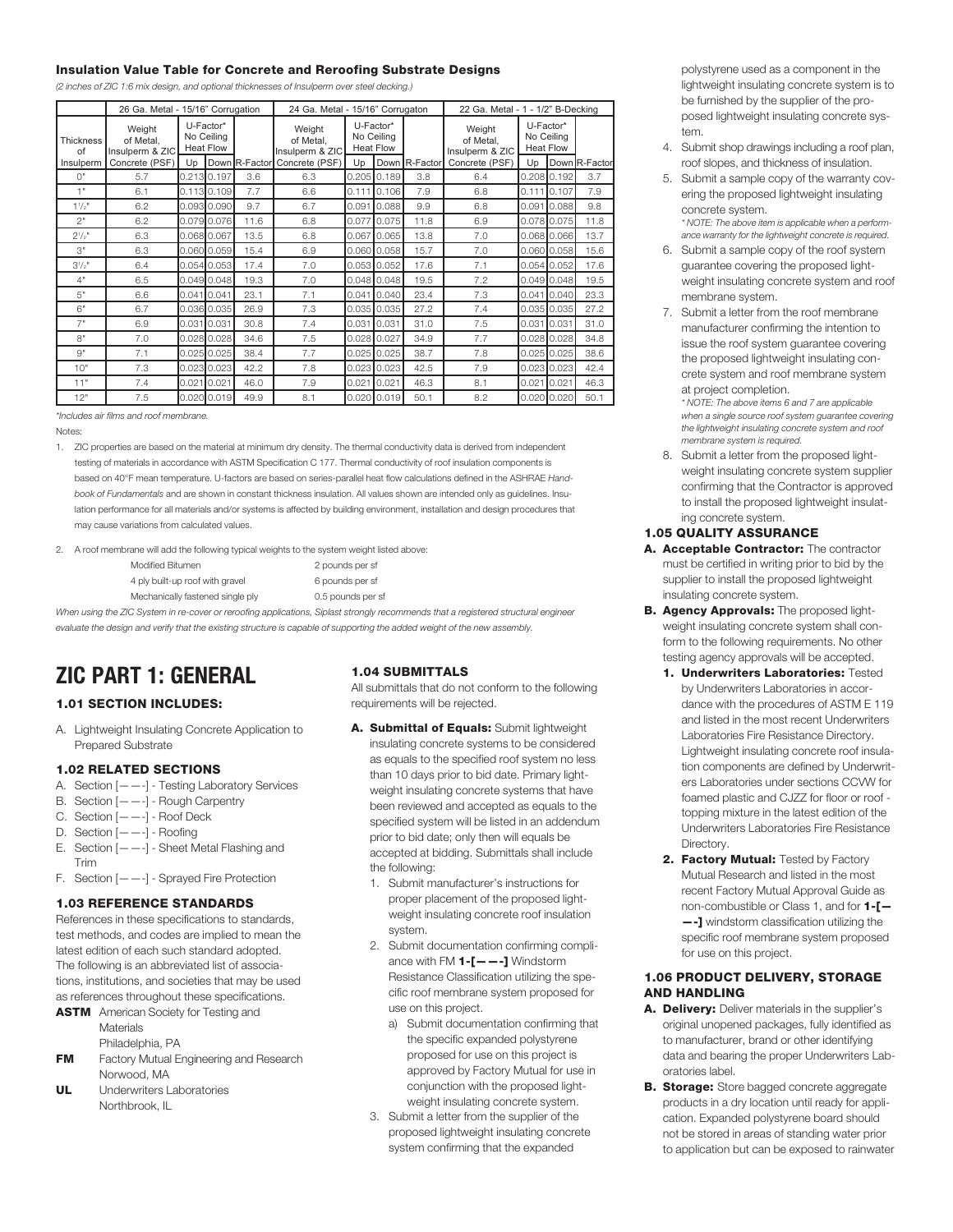before application. Boards must be clean and free from foreign substances.

# **1.07 PROJECT/SITE CONDITIONS**

- **A. Requirements Prior to Job Start**
	- **1. Notification:** Give a minimum of 5 days notice to the Owner and manufacturer prior to commencing any work and notify both parties on a daily basis of any change in work schedule.
	- **2. Permits:** Obtain all permits required by local agencies and pay all fees which may be required for the performance of the work.
	- **3. Safety:** Familiarize every member of the application crew with all fire and safety regulations recommended by OSHA, NRCA and other industry or local governmental groups.

# **B. Environmental Requirements**

- **1. Precipitation:** Do not apply materials during precipitation or in the event there is a probability of precipitation during application. Take adequate precautions to ensure that materials and building interiors are protected from possible moisture damage or contamination.
- **2. Temperature Restrictions:** When air temperatures of 40ºF (4.4ºC) or above are predicted to occur within the first 24 hours after placement, normal mixing and application procedures may be used. When air temperatures of 32ºF to 40ºF (0ºC - 4.4ºC) are predicted to occur within the first 24 hours after placement, warm water may be used. The mix temperature should not exceed 100ºF (37.8ºC) at point of placement. Do not install the lightweight insulating concrete system when air temperatures are below 32ºF (0ºC).

# **1.08 WARRANTY/GUARANTEE**

- **A. Insulation System Warranty:** Upon successful completion of the project, and after all post installation procedures have been completed, furnish the Owner with the insulation system manufacturer's 10-year labor and materials warranty. The insulation system warranty shall include the composite roof deck system consisting of aggregate fill and polystyrene insulation panels. All repair or replacement costs covered under the guarantee shall be borne by the insulation system manufacturer. The guarantee shall be a term type, without deductibles or limitations on coverage amount, and be issued at no additional cost to the Owner. Specific items covered during the term of the insulation system warranty include:
	- 1. The actual resistance to heat flow through the roof insulation will be at least 80% of the design thermal resistance, provided that the roofing membrane is free of leaks.
	- 2. The roof insulation will remain in a reroofable condition should the roof membrane require replacement (excluding damage caused by fastener pullout during removal of the old membrane.)
- 3. The Insulating Concrete Warranty will not limit, by geographic location, the owners rights for claims, actions, and/or proceedings.
- 4. The roof insulation material will not cause structural damage to the building as a result of expansion from thermal or chemical action.
- *> Siplast Ten-Year Roof Insulation Performance Warranty \* NOTE: The above specification item is applicable*
- *when a performance warranty for the lightweight concrete only is required.* **B. Roof System Guarantee:** Upon success
	- ful completion of the project, and after all post installation procedures have been completed, furnish the Owner with a labor and materials endorsement to the roof membrane manufacturer's guarantee confirming that a single guarantee covers both the lightweight insulating concrete system and the roof membrane/flashing system. The roof system guarantee shall include both the roofing and flashing membrane, and the specified new lightweight insulating concrete system consisting of pregenerated foam, patented-preformed polystyrene panels, base sheet, and base sheet fasteners. All repair or replacement costs covered under the guarantee shall be borne by the roof membrane/flashing manufacturer. The guarantee shall be for a 10-year term, without deductibles or limitations on coverage amount, and be issued at no additional cost to the Owner. Specific items covered under the roof system guarantee include:
	- 1. The actual resistance to heat flow through the roof insulation will be at least 80% of the design thermal resistance, provided that the roofing membrane is free of leaks;
	- 2. The roof insulation will remain in a reroofable condition should the roof membrane require replacement (excluding damage caused by fastener pullout during removal of the old membrane).
	- 3. The roof insulation will remain in place even if the roof membrane sustains wind damage covered by the guarantee.
	- 4. The base sheet, base sheet fasteners and polystyrene panels will be covered by the guarantee.
	- 5. The roof system guarantee will not limit, by geographic location, the Owner's rights for claims, actions, and/or proceedings.
	- 6. The roof insulation material will not cause structural damage to the building as a result of expansion from thermal or chemical action.
	- *> Siplast Ten-Year Roof System Guarantee \* NOTE: The above specification item is applicable when a roof system guarantee covering both the lightweight concrete system and roof membrane system is required.*

# **PART 2: PRODUCTS**

# **2.01 MATERIALS**

- **A. Acceptable Manufacturer:** Provide a lightweight insulating concrete roof insulation system incorporating vermiculite aggregate and expanded polystyrene board supplied by a single manufacturer.
	- *> ZIC Roof Insulation System by Siplast, Inc., Irving, TX*

#### **2.02 SYSTEM DESCRIPTION A. Lightweight Concrete System**

**Description:** Provide materials used in the lightweight concrete roof insulation system conforming to the following.

1. Galvanized Metal Deck: Corrugated steel decking incorporating a pre-applied galvanized coating conforming to a minimum Class G-60 as specified in ASTM A 525 and having slots in the flutes equal to a minimum of 0.75% of the deck area. Refer to general notes on the structural drawings and Specification Section 05300 for metal deck specifications and attachment requirements.

*\* NOTE: Modification of metal deck welding patterns may be required to meet specific design criteria.*

- 2. Portland Cement: Portland cement conforming to Type I, II, or III as defined by ASTM C 150.
- 3. Vermiculite Aggregate: Vermiculite concrete aggregate conforming to ASTM C 332.
	- *> ZIC Concrete Aggregate by Siplast, Inc., Irving, TX*
- 4. Expanded Polystyrene Insulation Board: Expanded polystyrene (EPS) insulation board having a nominal density of 1 pcf (16 kg/m3) defined as Type I by ASTM C 578 and containing approximately 3% open area. Each bundle of board shall be delivered to the job site with clear identification as to manufacturer and shall carry the Factory Mutual approval label and the Underwriter's Laboratories Classified label on each bundle.
	- *> Insulperm Insulation Board by Siplast, Inc., Irving, TX*
- 5. Water: Potable water that is clean and free of deleterious amounts of acid, alkali and organic materials.

# **2.03 MIX DESIGN**

**A. Density:** Mix Portland cement and vermiculite concrete aggregate in 1:6 volume ratio with water to achieve a wet density ranging from 44 to 60 pcf (705 to 961 kg/m<sup>3</sup>), resulting in a minimum dry density of 22 pcf (353  $kg/m<sup>3</sup>$ ) and minimum compressive strength of 125 psi (862 kPa).

*\* NOTE: When the lightweight insulating concrete system is designed as a diaphragm to resist seismic or wind loads, increase the minimum compressive strength to 140 psi (965 kPa).*